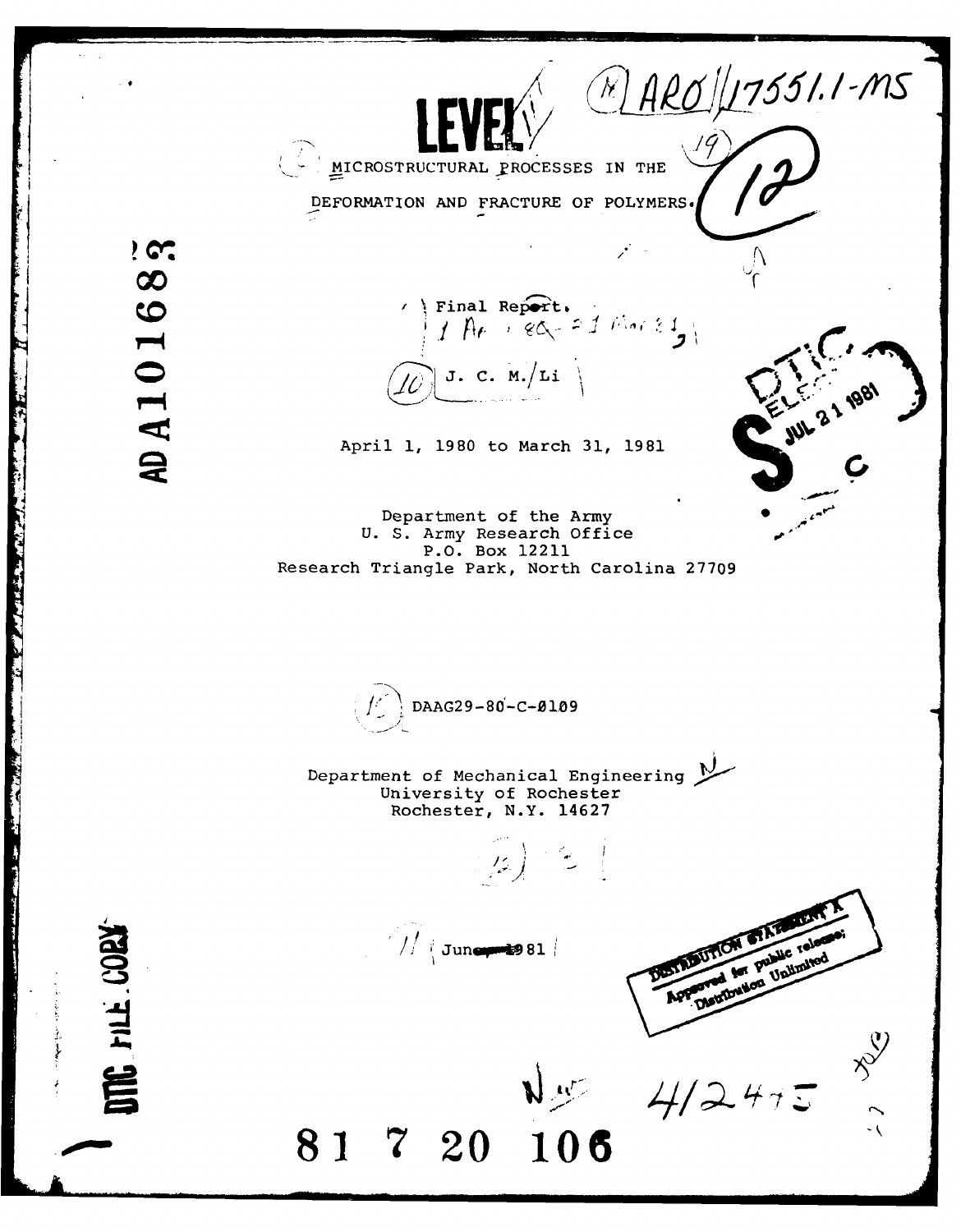| BEFORE COMPLETING FORM<br>2. GOVT ACCESSION NO. 3 RECIPIENT'S CATALOG NUMBER<br>5 TYPE OF REPORT & PERIOD COVERED<br>Final, Apr. 1, 1980 - March<br>31, 1981<br>6. PERFORMING ORG. REPORT NUMBER<br>8. CONTRACT OR GRANT NUMBER(e)<br>DAAG29-80-C-0109 $\left\langle \right. \right\langle \right.$<br>10. PROGRAM ELEMENT, PROJECT, TASK AREA & WORK UNIT NUMBERS<br>12. REPORT DATE<br><u>June 1981</u><br>13. NUMBER OF PAGES<br>13<br>15. SECURITY CLASS. (of this report)<br>Unclassified<br>15a. DECLASSIFICATION/DOWNGRADING<br>SCHEDULE |
|-------------------------------------------------------------------------------------------------------------------------------------------------------------------------------------------------------------------------------------------------------------------------------------------------------------------------------------------------------------------------------------------------------------------------------------------------------------------------------------------------------------------------------------------------|
|                                                                                                                                                                                                                                                                                                                                                                                                                                                                                                                                                 |
|                                                                                                                                                                                                                                                                                                                                                                                                                                                                                                                                                 |
|                                                                                                                                                                                                                                                                                                                                                                                                                                                                                                                                                 |
|                                                                                                                                                                                                                                                                                                                                                                                                                                                                                                                                                 |
|                                                                                                                                                                                                                                                                                                                                                                                                                                                                                                                                                 |
|                                                                                                                                                                                                                                                                                                                                                                                                                                                                                                                                                 |
|                                                                                                                                                                                                                                                                                                                                                                                                                                                                                                                                                 |
|                                                                                                                                                                                                                                                                                                                                                                                                                                                                                                                                                 |
|                                                                                                                                                                                                                                                                                                                                                                                                                                                                                                                                                 |
|                                                                                                                                                                                                                                                                                                                                                                                                                                                                                                                                                 |
|                                                                                                                                                                                                                                                                                                                                                                                                                                                                                                                                                 |
|                                                                                                                                                                                                                                                                                                                                                                                                                                                                                                                                                 |
|                                                                                                                                                                                                                                                                                                                                                                                                                                                                                                                                                 |
|                                                                                                                                                                                                                                                                                                                                                                                                                                                                                                                                                 |
|                                                                                                                                                                                                                                                                                                                                                                                                                                                                                                                                                 |
|                                                                                                                                                                                                                                                                                                                                                                                                                                                                                                                                                 |
|                                                                                                                                                                                                                                                                                                                                                                                                                                                                                                                                                 |
|                                                                                                                                                                                                                                                                                                                                                                                                                                                                                                                                                 |
|                                                                                                                                                                                                                                                                                                                                                                                                                                                                                                                                                 |
|                                                                                                                                                                                                                                                                                                                                                                                                                                                                                                                                                 |
|                                                                                                                                                                                                                                                                                                                                                                                                                                                                                                                                                 |
|                                                                                                                                                                                                                                                                                                                                                                                                                                                                                                                                                 |
|                                                                                                                                                                                                                                                                                                                                                                                                                                                                                                                                                 |
| The view, opinions, and/or findings contained in this report                                                                                                                                                                                                                                                                                                                                                                                                                                                                                    |
| are those of the author(s) and should not be construed as                                                                                                                                                                                                                                                                                                                                                                                                                                                                                       |
| an official department of the Army position, policy, or decision                                                                                                                                                                                                                                                                                                                                                                                                                                                                                |
|                                                                                                                                                                                                                                                                                                                                                                                                                                                                                                                                                 |
| Shear Bands, Slip bands, Polystyrene, PMMA, Fracture, Propagation, Obstacles                                                                                                                                                                                                                                                                                                                                                                                                                                                                    |
| Solvent Transport, Diffusion, Shear Mechanisms, Dislocations, Cinematography,                                                                                                                                                                                                                                                                                                                                                                                                                                                                   |
|                                                                                                                                                                                                                                                                                                                                                                                                                                                                                                                                                 |
|                                                                                                                                                                                                                                                                                                                                                                                                                                                                                                                                                 |
|                                                                                                                                                                                                                                                                                                                                                                                                                                                                                                                                                 |
| Fracture of shear bands in polystyrene at intersections, by tension and crazing,<br>by shear, and by tensile fracture was studied. The fibrous material in the shear                                                                                                                                                                                                                                                                                                                                                                            |
| band was elongated and deformed during tensile fracture. They were completely re-                                                                                                                                                                                                                                                                                                                                                                                                                                                               |
| covered after annealing. The propagation of shear bands was observed by high speed                                                                                                                                                                                                                                                                                                                                                                                                                                                              |
| (6000 frames/sec) cinematography. Three different obstacles were introduced, an<br>existing shear band, a fully recovered thick band, and a region dispersed with                                                                                                                                                                                                                                                                                                                                                                               |
| 2-6µm rubber particles (a strip of HIPS). Except for the second one which behaved                                                                                                                                                                                                                                                                                                                                                                                                                                                               |
| as though it was not there, the other two obstacles effectively reduced the speed                                                                                                                                                                                                                                                                                                                                                                                                                                                               |
|                                                                                                                                                                                                                                                                                                                                                                                                                                                                                                                                                 |
|                                                                                                                                                                                                                                                                                                                                                                                                                                                                                                                                                 |
|                                                                                                                                                                                                                                                                                                                                                                                                                                                                                                                                                 |

and the state of the state of the state of the state of the state of the state of the state of the state of the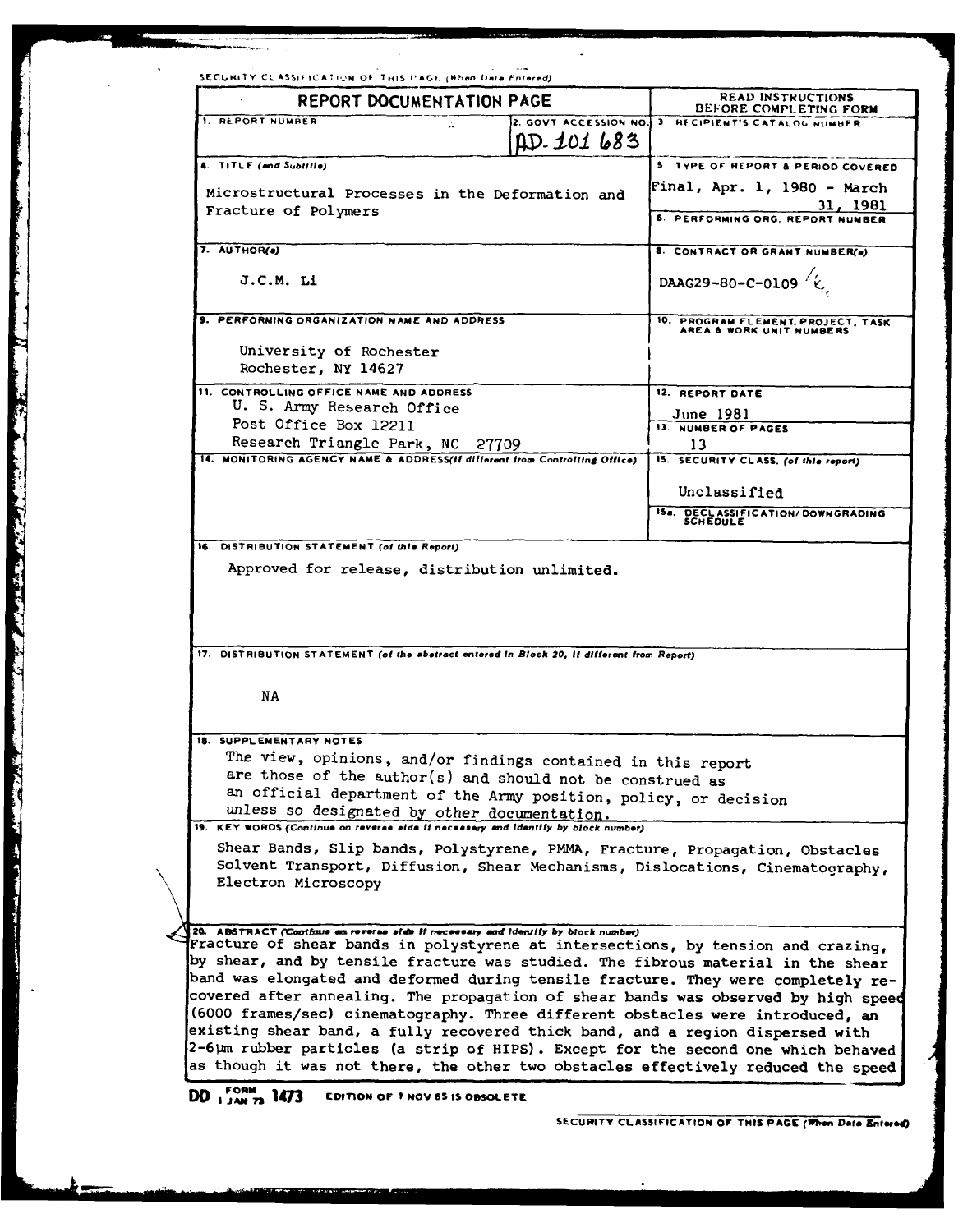# SECURITY CLASSIFICATION OF THIS PAGE(When Data Entered)

Maria Barat Andrew Maria Partie Company of the Company of the Company of the Company of the Company of the Company of the Company of the Company of the Company of the Company of the Company of the Company of the Company of

**The Second Property** 

ł

of propagation of the shear band packet and changed their mode of operation. Transport of methanol in deformed and undeformed PMMA was compared. Transport rate was enhanced by deformation and obeyed Case I behavior while that of undeformed PMMA obeyed Case **il.** Desorption and resorption kinetics were all Fickian in the beginning regardless of the mechanical history before sorption.

| NTIS GRA&I<br>DTIC TAB<br>Unannounced<br>Justification.<br>By |  |
|---------------------------------------------------------------|--|
|                                                               |  |
|                                                               |  |
|                                                               |  |
|                                                               |  |
|                                                               |  |
|                                                               |  |
| Distribution/                                                 |  |
| Availability Codes                                            |  |
| Avail and/or                                                  |  |
| Special<br>Dist                                               |  |
|                                                               |  |
|                                                               |  |
|                                                               |  |
|                                                               |  |

SECURITY CLASSIFICATION OF THIS PAGE(When Data Entered)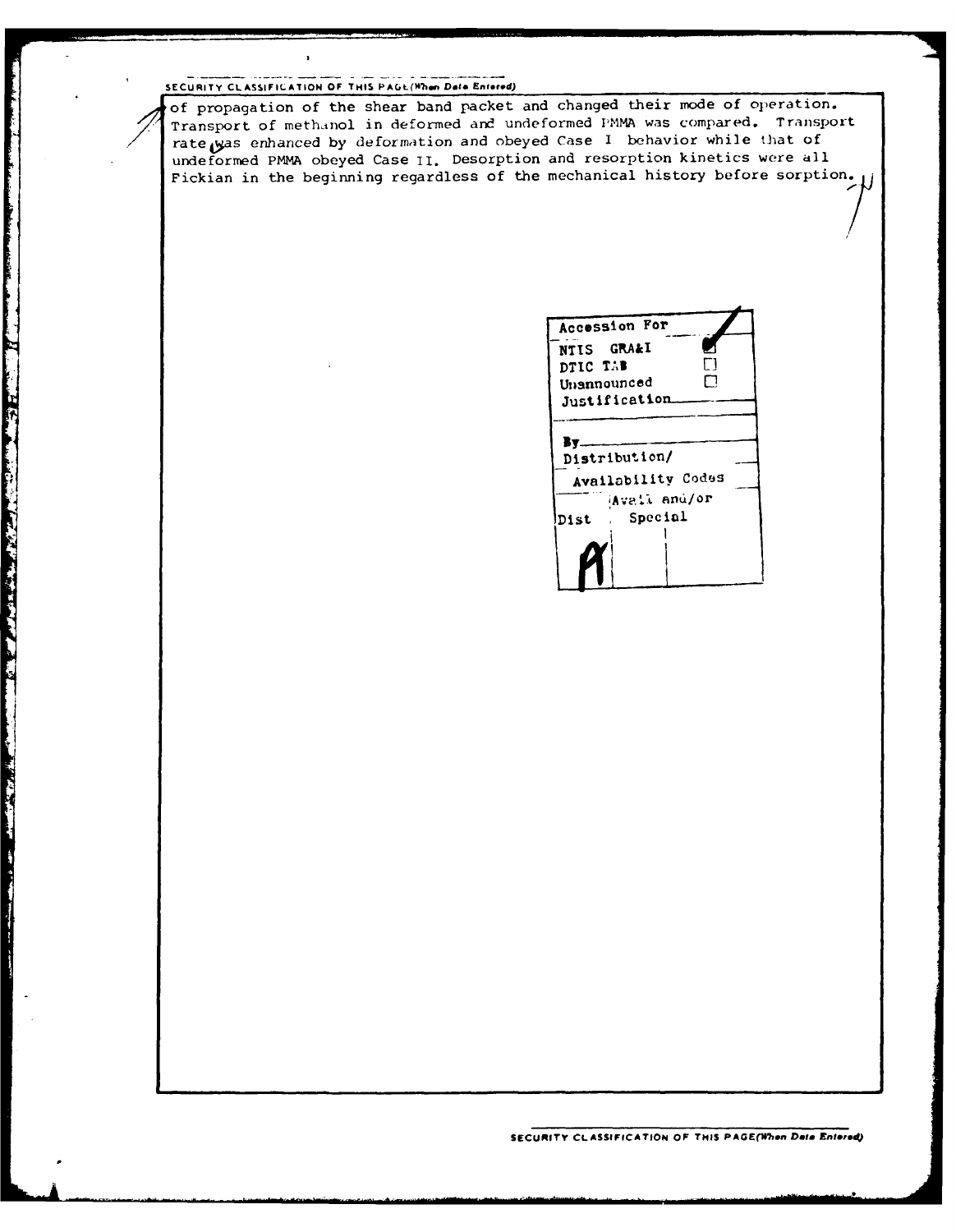# CONTENTS

|                                                                                                        | Page            |
|--------------------------------------------------------------------------------------------------------|-----------------|
| Introduction                                                                                           | ı               |
| Fracture of Shear Bands                                                                                | $\overline{2}$  |
| Propagation of Shear Bands Through Obstacles                                                           | 3               |
| Remarks on Shear Mechanisms                                                                            | 5               |
| Methanol Transport in Deformed PMMA                                                                    | 6               |
| List of Publications                                                                                   | 8               |
| List of Participating Personnel                                                                        | 9               |
| Attachments:                                                                                           |                 |
| Progress Report $4/1/80 - 12/31/80$<br>ı.                                                              | 10 <sup>°</sup> |
| 2.<br>Abstracts for APS Meetings:                                                                      |                 |
| a) Fracture of Shear Bands in Polystyrene                                                              | 13              |
| b) —<br>Obstacles to the Propagation of Shear<br>Bands in Polystyrene                                  | 14              |
| Abstract for Asilomer Conference:<br>3.<br>Shear Bands in Polymeric Materials                          | 15              |
| Abstract for the N.Y. Academy of Sciences Meeting: 16<br>4.<br>Transport of Alcohols in Deformed PMMA. |                 |

a se a componente de la proprieta de la proprieta de la proprieta de la proprieta de la proprieta de la proprie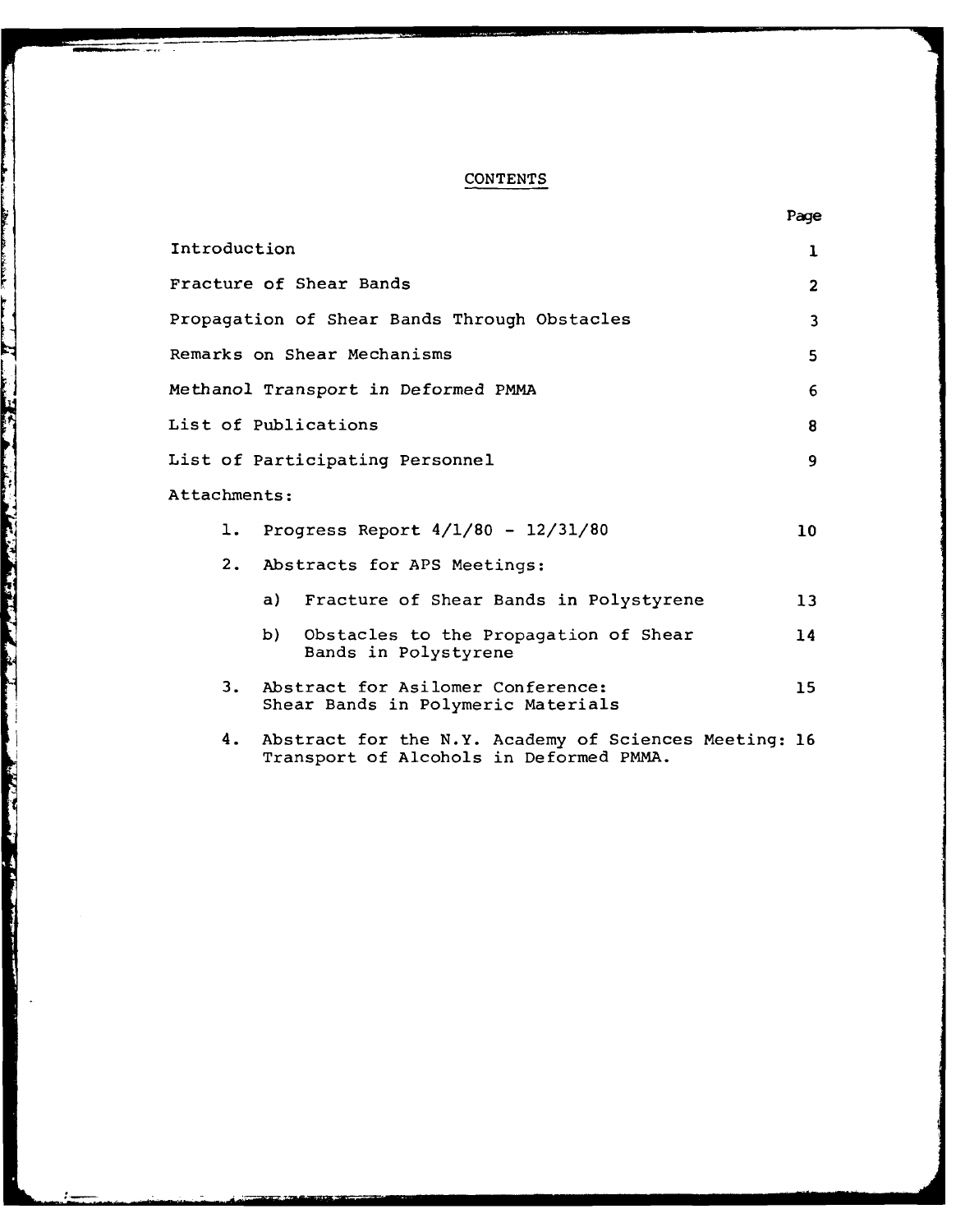#### INTRODUCTION

Except for some partial support which started in 1973, the project at Rochester on Microstructural Processes in the Deformation and Fracture of Polymers started in 1976 for a 3 year period and then renewed for one year. In the final report dated December 1979, the achievements were summarized for DAAG29-76-G0314 and DAAG29-78-G0159. The major headings in that report were:

- **1.** Slip processes in the deformation of polystyrene
- 2. Pressure and normal stress effects on shear yielding
- 3. Some observations of coarse shear bands
- 4. Intersection of coarse shear bands in polystyrene
- 5. Thick shear bands in polystyrene

Ŀ 

and the same of the same of the same of the same of the same of the same of the same of the same of the same of

Also in that report, there listed 6 published papers, 1 accepted paper, 3 papers in preparation, 7 abstracts for oral presentation at national meetings, 1 abstract for oral presentation at an international meeting and 3 invited local seminars.

For this one year renewal period, we continued on these studies with many new results some of which were summarized in a progress report dated December 31, 1980, a copy of which is attached. In this period, we had 2 published papers, 2 accepted papers, 1 submitted paper, 2 papers in preparation, 3 abstracts for national meetings, and 2 invited lectures and seminars. In addition to the principal investigator, we had one post doctoral investigator, one graduate assistant, and one undergraduate assistant. The important results are summarized in this final report.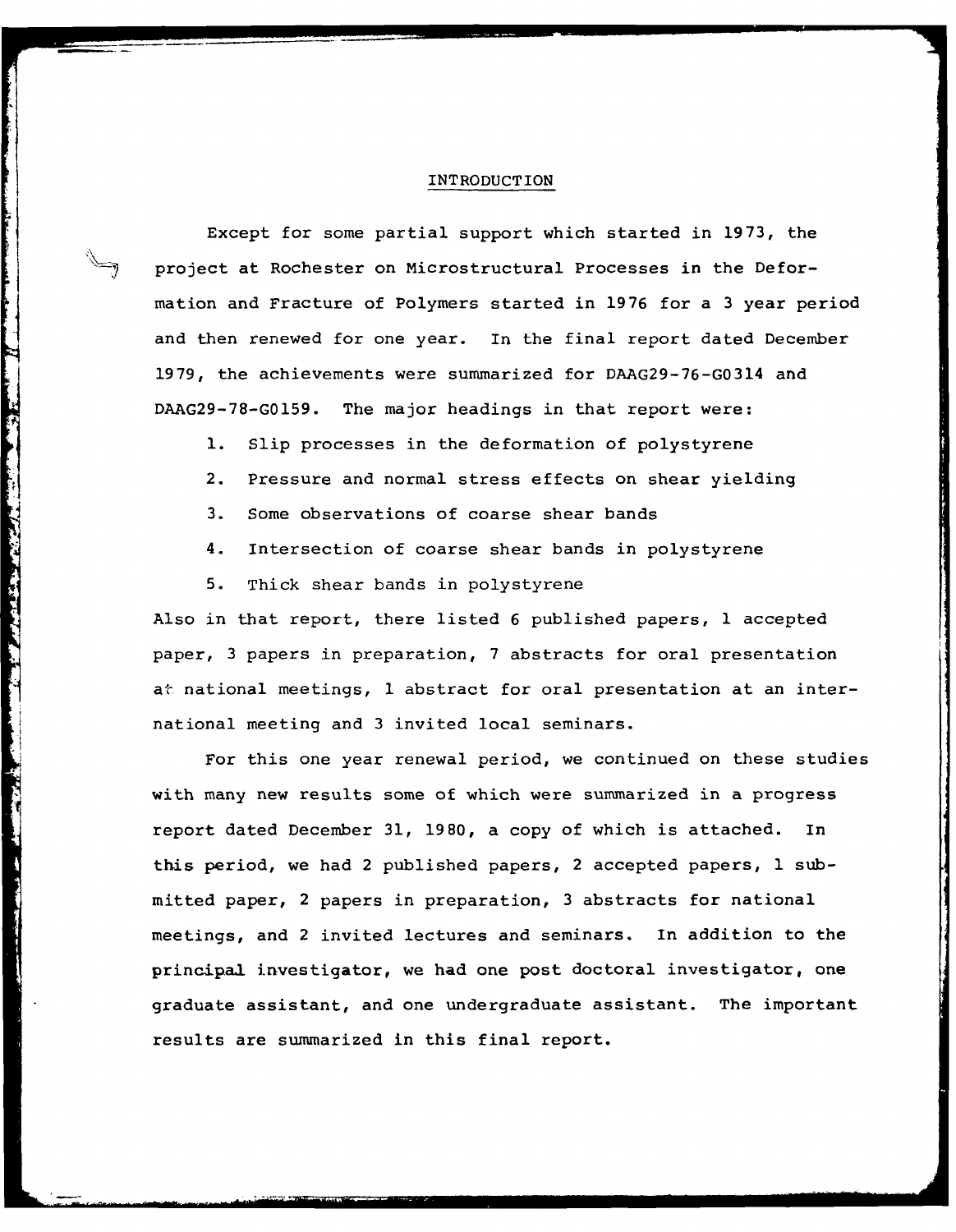## FRACTURE OF SHEAR **BANDS**

Several modes of fracture of and at thick shear bands in polystyrene formed by compression were studied. These include fracture at shear band intersections, cracking and crazing of shear bands, crack formation inside shear bands, shear fracture of thick shear bands, and tensile fracture of thick shear bands. Some findings follow:

**1.** Cracks are formed at shear band intersections due to internal stresses created by mutual interactions of the shear bands. Most of the cracks were along the shear bands.

2. The tensile stress needed to open up shear bands is less than that required for undeformed material.

3. Relaxation after deformation could cause cracking between strands of fibers in a shear band.

The street of the street of the street

4. Shear fracture along the shear band during compression takes place not inside the band but along either of the two interfaces between the band and the undeformed material.

**9** 5. Shear bands formed in compression showed no evidence of deformation during subsequent tension before cracking. After cracking, the strands of fibers were pulled apart and elongated by the tensile force. These elongated fibrous sheets could be recovered completely at **110 C** for **3** hours to return to their undeformed state. Projected area measurements showed no change for each of these fibrous sheets before and after recovery. The shear band thickness after recovery was also the same as that before tensile fracture. Thus the fibrous sheets were not pulled out from outside the shear bands during tension. They were formed **by** plastic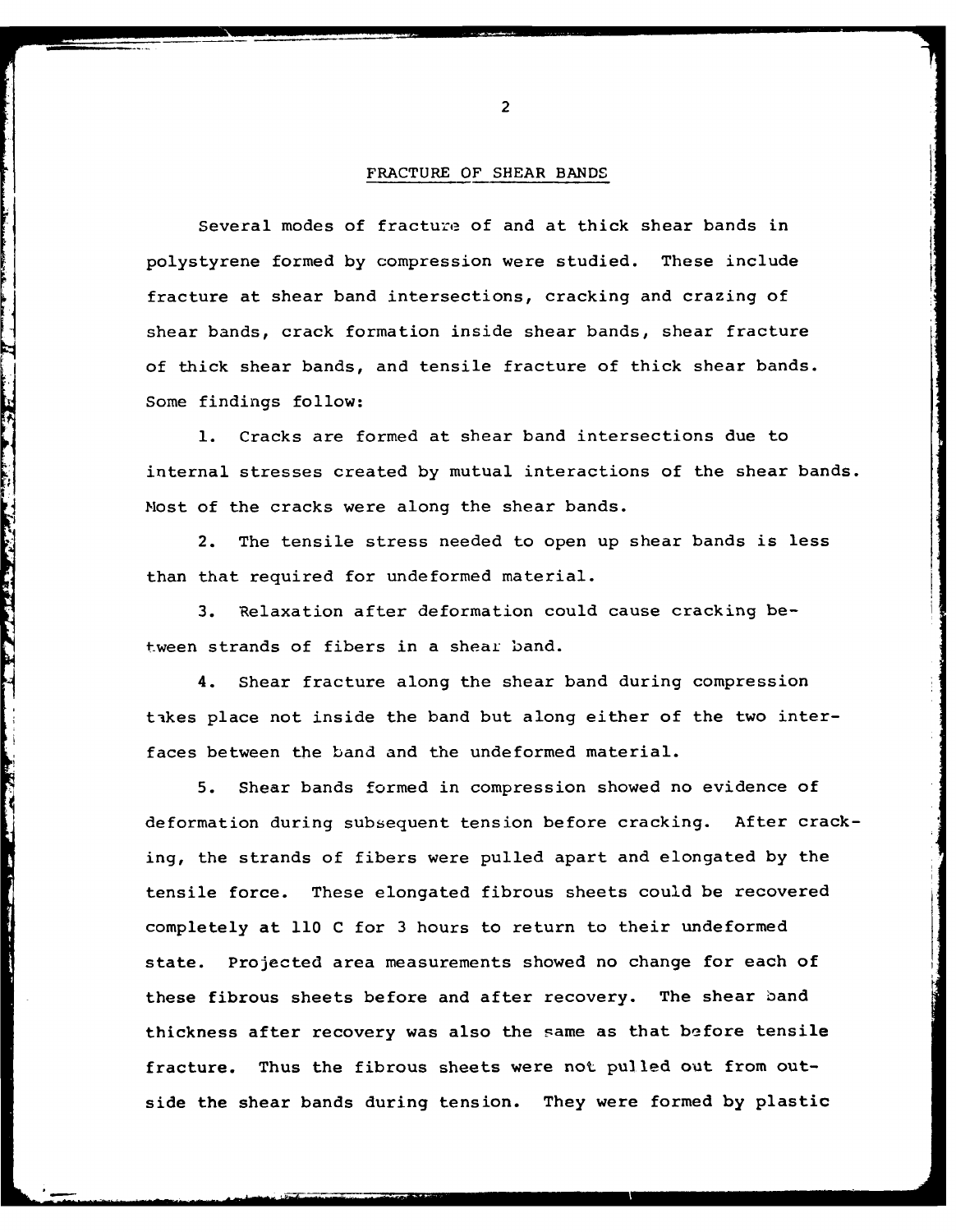deformation of the shear band material.

The company of the company of the company of the company of the company of the company of the company of the company of the company of the company of the company of the company of the company of the company of the company

# PROPAGATION OF SHEAR BANDS THROUGH OBSTACLES

High speed cinematography (up to 6000 frames/sec) as well as optical and electron microscopy was used to study the propagation and formation of thin and thick shear bands with and without obstacles in their paths of propagation. Three different kinds of obstacles were studied, an existing thick band, a fully recovered thick band and a region dispersed with 2-6um rubber particles (a strip of HIPS). Except for the fully recovered thick band which behaved like undeformed PS, the other two obstacles effectively reduced the speed of propagation of the shear band packet and changed their mode of operation by dispersing them into thin bands and spreading them out into larger spaces. However, the original localized mode of operation resumed after the shear band packet passed through the obstacles. Some results follow:

**1.** When atactic PS was compressed at 0.12/sec. strain rate, a shear band packet consisting of thin coarse bands developed at stress concentrations. A single resolvable coarse band was observed to propagate between 23 and 185 mm/sec. with an average speed of 80 mm/sec. Then the number of thin coarse bands in the packet became so numerous that the packet became a thick band by a large scale shear motion which seemed to take place throughout the packet. Such shear motion had an average shear rate of about 6 mm/sec. corresponding to a shear strain rate of 24 sec.<sup> $-1$ </sup>.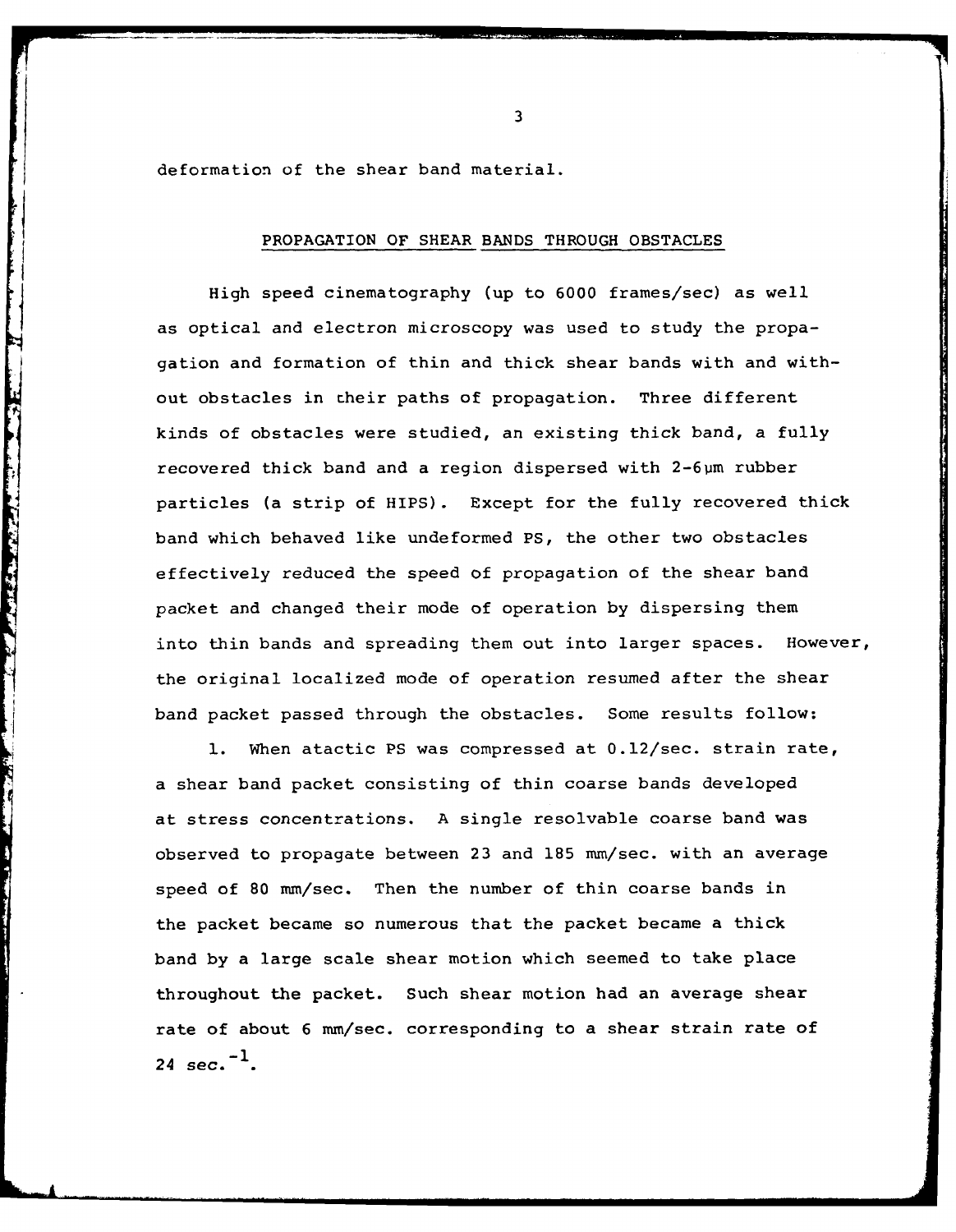2. When a propagating coarse band packet met an existing shear band, the packet dispersed itself into thinner bands and spread out to cover more spaces. At the same time the rate of propagation slowed down to about one half of the original speed. Individual thin coarse bands seemed to propagate in the fiber or microcrack directions in the existing band. After the thin coarse bands passed through the existing band, they joined togather to form a thick packet which resumed the high speed of propagation. When the large scale shear motion took place, the shear displacement was about the same throughout the packet but the shear strain was much smaller at and near the intersection. The displacement rate, 2 mm/sec., was also smaller than the case without the existing band as an obstacle (6 mm/sec.).

3. A fully recovered shear band did not offer any observable resistance to the propagation of a new band packet, both in surface morphology and in the speed of propagation.

**THE STATE OF STATE** 

j

4. A region of HIPS which had a dispersion of 5% 2-6pm rubber particles did offer considerable resistance to the propagation of a shear band packet. First, it slowed down to about 1/5 of its speed even before approaching the HIPS region. This reduced speed caused spreading of the thin bands. Secondly, the thin bands "disappeared" into the HIPS region or they were transformed into discontinuous fine bands which sometimes clustered between the rubber particles. These fine bands recombine into thin bands which joined and gathered together into a band packet outside the HIPS region and resumed the speed of propagation.

5. These observations established the concept of a shear front in the propagation of shear bands which enables us to use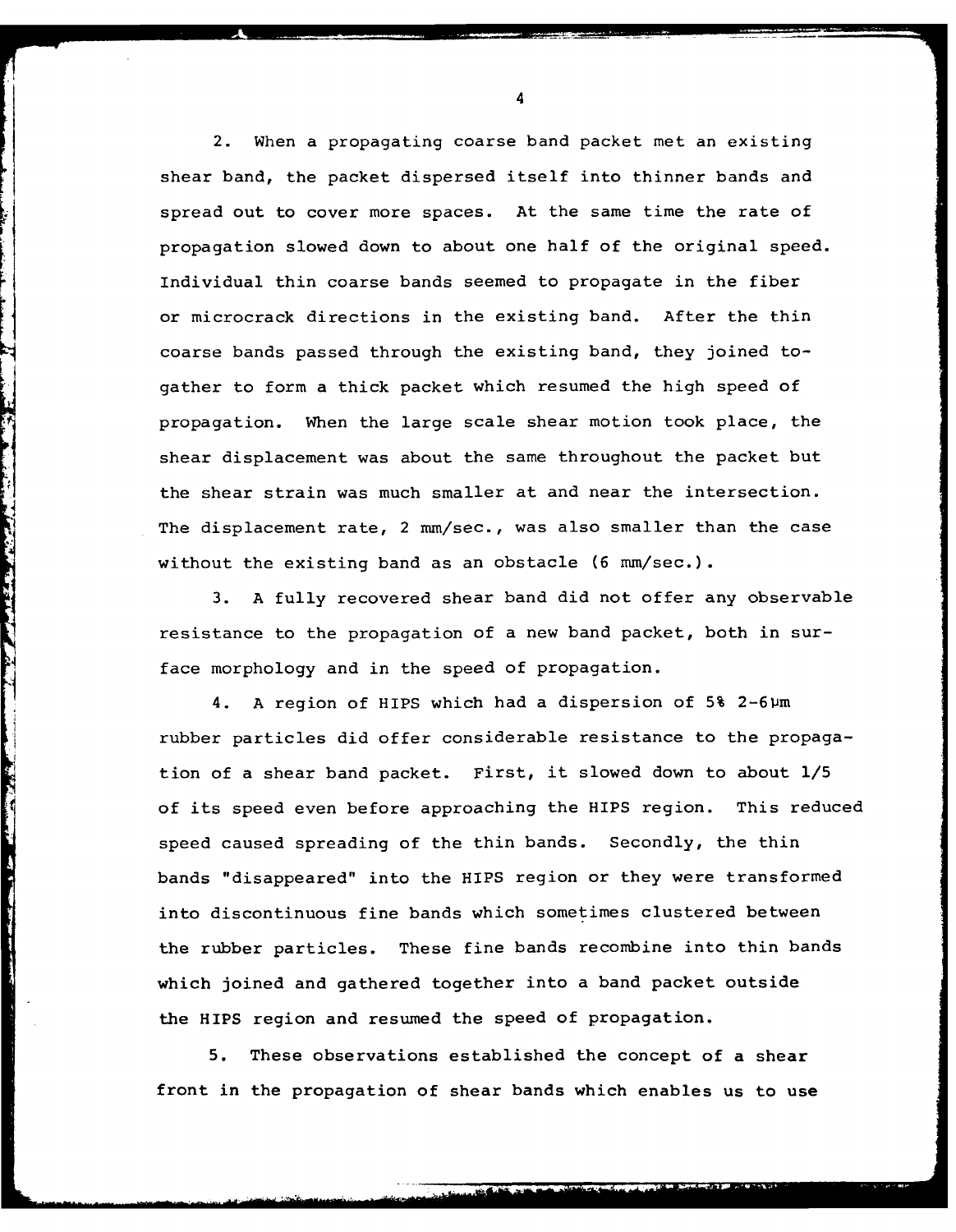the properties of dislocations to understand the behavior of propagating shear bands in meeting obstacles such as an existing shear band and a HIPS region.

### REMARKS **ON** SHEAR MECHANISMS

The set of experiments on the propagation of shear bands through obstacles has some similarity with such experiments on crystalline substances. For example, the slip lines in metals also grow and propagate such as reported in **Al** by Chen and Pond (Trans AIME 194, 1085-92 (1952)) and by Becker and Haasen (Acta Met. **1,** 325-35 (1953)). The speed of propagation was not uniform. Some distribution of such speeds was reported more recently by Pond ("The Inhomogeneity of Plastic Deformation" ASM Seminar, 1971, Publ. 1973, pp. 1-16) with data on Cu and  $\alpha$ -brass. While the smallest speed could be zero, the largest speed observed was about  $0.4 - 4 \mu m/sec$ . However, speed as high as  $10-70 \mu m/sec$ . was observed by Becker and Haasen. Instead of slip lines, the velocity of dislocations using etch pits ranges from  $10^{-5}$  to  $10^{4}$  cm/sec. The speed observed here in PS, 10-20 cm/sec., is sufficiently high, suggesting collective motion of atomic groups or molecules during the propagation of shear bands.

Such collective motion which travels by a front like a dislocation can interact with another front traveling in different directions. An easy way of illustrating such interaction is by the use of dislocations. The interaction produces a new front which may be immobile such as the Lomer-Cottrell lock. These immobile or slow-moving fronts could be used to explain our observation

**The Second Company of the Second Second Second Second Second Second Second Second Second Second Second Second Second Second Second Second Second Second Second Second Second Second Second Second Second Second Second Second**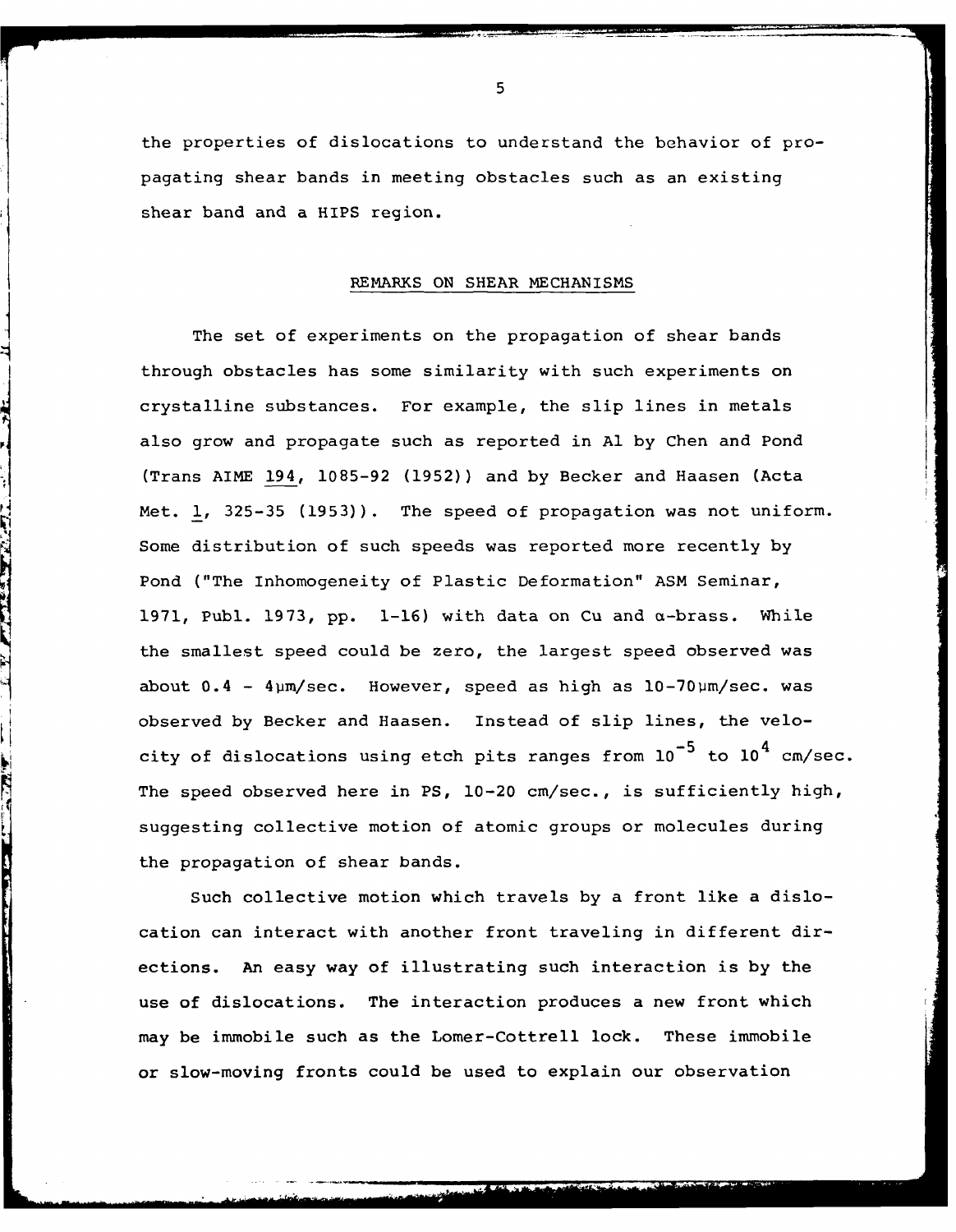here for the slowing down of new shear bands by existing shear bands. The propagation inside the existing shear band takes place by the motion of a slow-moving new front produced by the interaction of the two shear bands.

Similar to the behavior of dislocations, the shear fronts can change their directions of propagation upon meeting obstacles such as the rubber particles in HIPS and thereby disperse themselves. Some early examples of fine slip observed in precipitationhardened **Al** are reported by Carlsen and Honeycombe (J. Inst. Metals 83, 449-54 (1954-5)), Greetham and Honeycombe (J. Inst. Metals 89, 13-21 (1960-1)) and Thomas and Nutting (J. Inst. Metals 86, 7-14 (1957-8)). While the slip lines are coarse and straight in supersaturated solid solution of Al-4.5w/o Cu alloy (no precipitates) deformed at 77 K, they are fine and wavy in aged alloys (with precipitates). Such change of slip line patterns was explained by Hirsch (J. Inst. Metals 86, 13-14 (1957-8)) using the cross slip property of screw dislocations. A similar explanation can be advanced here since the concept of propagating shear front seems to have been established by the observations made in the present research.

# METHANOL TRANSPORT IN DEFORMED PMMA

ţ.

Gravimetric sorption studies of methanol transport in crosslinked deformed and undeformed PMMA samples indicate that the mechanical history of the polymer plays an important role in determining the transport kinetics of the system. Sorption, desorption and resorption experiments were conducted at temperatures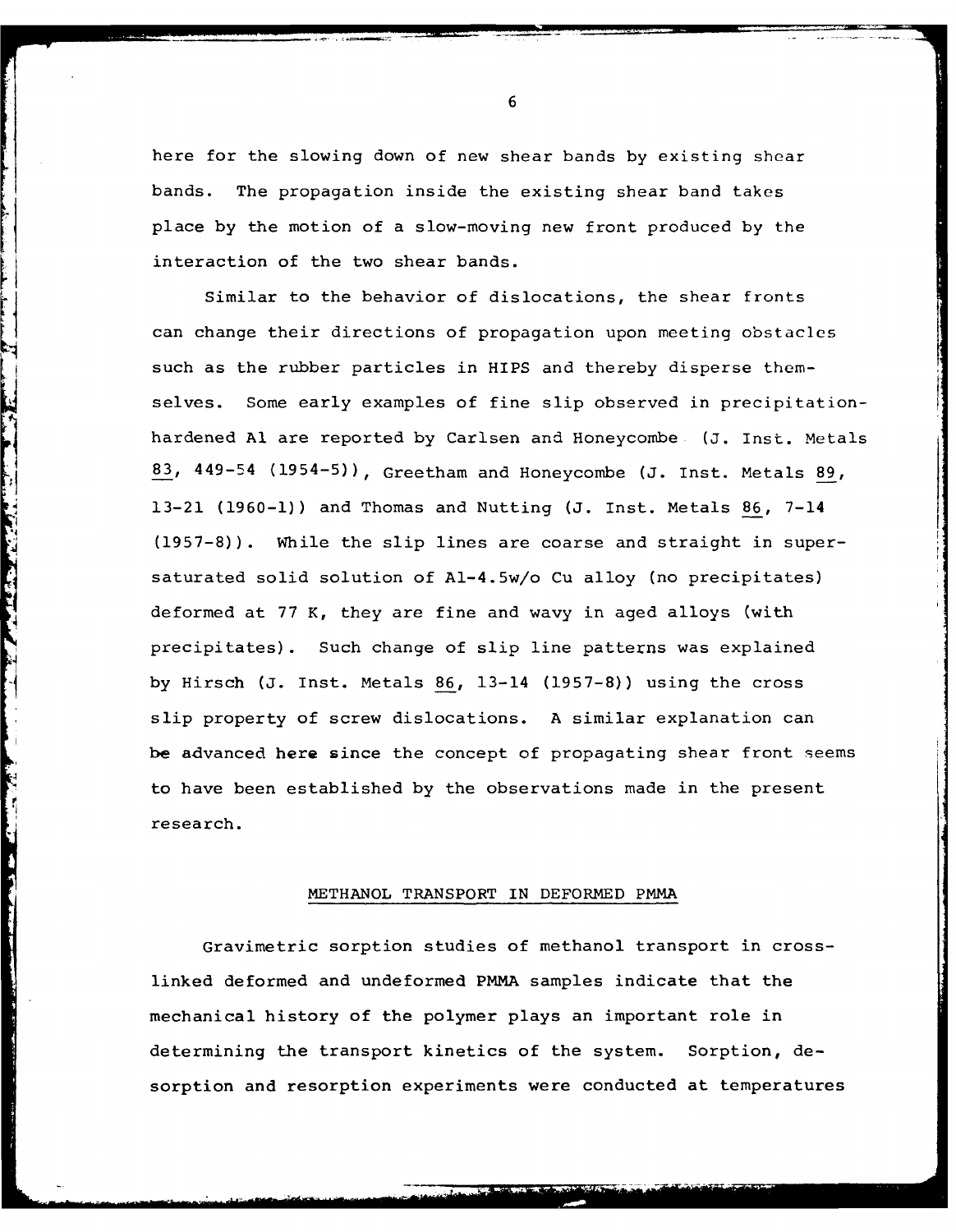from 35-50 C. Sorption rates are clearly accelerated for the deformed samples in the initial sorption cycle. Kinetics, in addition, are Fickian for deformed samples, while undeformed samples sorb at much slower rates, probably controlled by a relaxation process at the penetration front. Upon sorption, the compressed samples recover and swell to the same thickness as the sorbed undeformed samples. Desorption kinetics are Fickian regardless of any prior exposure to mechanical testing. Resorption of methanol in undeformed samples reveals that kinetics approach the behavior observed in the initial sorption cycle for deformed samples. All of this indicates that the deformation or rearrangement induced in undeformed samples as a result of the sorption process is similar to the rearrangement taking place during mechanical deformation. Some results follow:

١q

TEATER THE STATE OF THE STATE OF THE STATE OF THE STATE OF THE STATE OF THE STATE OF THE STATE OF THE STATE OF

**1.** Absorption of liquid methanol into undeformed PMMA at 35- 50 C approaches Case II at lower temperatures while it is Fickian or Case I in PMMA deformed 66% by compression and annealed at 60 C for 12 hours. The time needed for saturation is about twice in the undeformed samples than in the deformed samples.

2. Samples saturated with methanol were desorbed by immersing in cyclohexanol. The early desorption kinetics are Fickian in both deformed and undeformed samples. The diffusivities are comparable to those of absorption in deformed samples.

3. Resorption after desorption again shows early Fickian kinetics in both the deformed and undeformed samples. The diffusivities are again comparable.

4. The results indicate that the critical step in Case II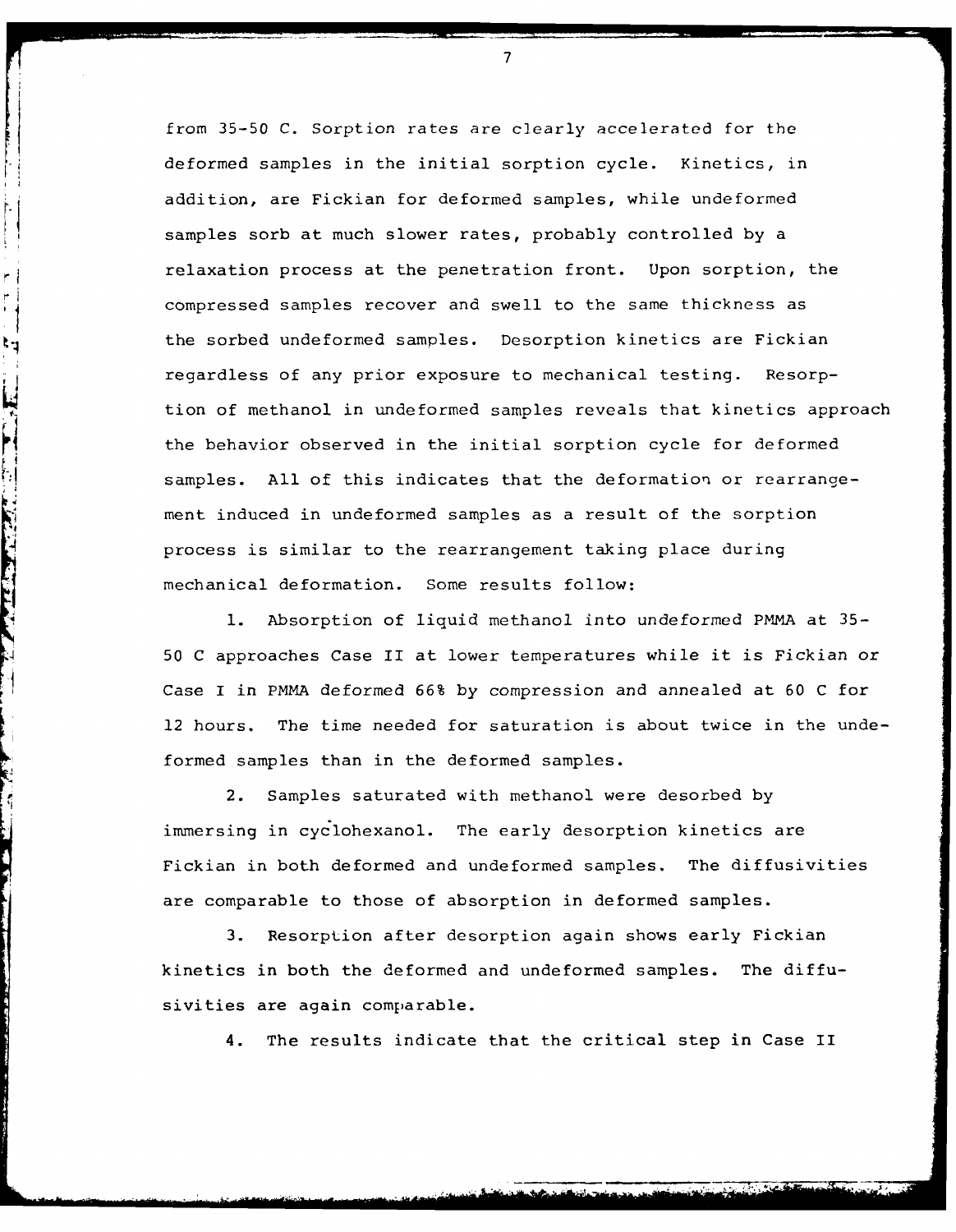transport is molecular rearrangement at the penetration front involving segmental motions probably similar to those in plastic deformation. Once rearranged either by transport or by plastic deformation, the polymer matrix is ready for methanol diffusion as revealed by the desorption and the resorption measurements.

5. Recovery may accompany swelling so that the deformed structure may return somewhat to the undeformed state.

#### LIST OF PUBLICATIONS

- I. Published papers:
	- **1.** Morphology and Annealing Behavior of Thick Shear Bands in Polystyrene, C.C. Chau and J.C.M. Li, J. Mat. Sci. 15, 1898-1906 (1980) **.**
	- 2. Chemical Potential for Diffusion in a Stressed Solid, J.C.M. Li, Scripta Met. **15,** 21-8 (1981).
- II. Accepted papers:
	- **1.** Fracture of Shear Bands in Atactic Polystyrene, to appear in J. Mat. Sci.
	- 2. Diffusion of Methanol in PMMA Shear Bands
- III. Submitted papers:

- **1.** Propagation of Shear Bands Through Obstacles in Atactic Polystyrene
- IV. Papers in preparation:
	- **1.** Reverse Shear of Thick Shear Bands
	- 2. Methanol Transport in PMMA: The Effect of Mechanical Deformation
	- V. Abstracts for Oral Presentations at National Meetings:
		- **1.** Fracture of Shear Bands in Polystyrene, C.C. Chau and J.C.M. Li, Bull. Am. Phys. Soc. 25, 378 (1980).
		- 2. Obstacles to the Propagation of Shear Bands in Polystyrene, C.C. Chau and J.C.M. Li, Bull. Am. Phys. Soc. 25, 378 (1980).